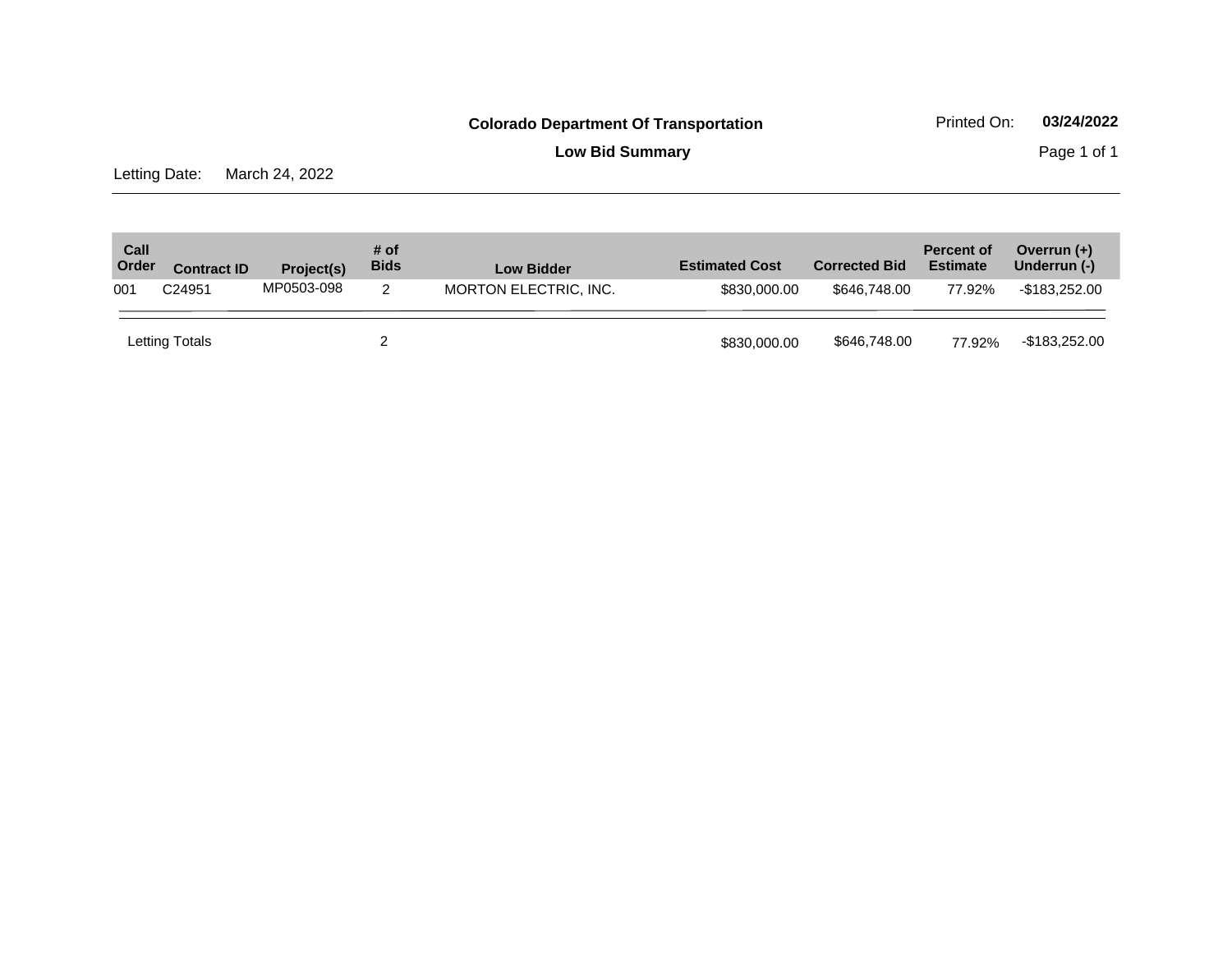|                              | <b>Colorado Department Of Transportation</b>                                                                                                                                                                                                                                         | Printed On: | 03/24/2022  |
|------------------------------|--------------------------------------------------------------------------------------------------------------------------------------------------------------------------------------------------------------------------------------------------------------------------------------|-------------|-------------|
|                              | <b>Vendor Ranking</b>                                                                                                                                                                                                                                                                |             | Page 1 of 1 |
| <b>Contract Description:</b> | Contract ID:<br>C <sub>24951</sub>                                                                                                                                                                                                                                                   |             |             |
|                              | This project is located in Region 2 in Fremont and Pueblo counties. The project will replace<br>traffic signal detection at 19 intersections along Hwy 50A between Cañon City and Pueblo.<br>Work includes radar detection devices and other items as shown in plans. Please contact |             |             |

Adam Lancaster at 719-469-3348 with questions.

| Rank | <b>Vendor ID</b> | <b>Vendor Name</b>         | <b>Total Bid</b> | <b>Percent Of</b><br><b>Low Bid</b> | <b>Percent Of</b><br><b>Estimate</b> |
|------|------------------|----------------------------|------------------|-------------------------------------|--------------------------------------|
|      | 1476A            | MORTON ELECTRIC, INC.      | \$646,748.00     | 100.00%                             | 77.92%                               |
| 2    | 1666A            | Bixby Electric, Inc.       | \$713,824.00     | 110.37%                             | 86.00%                               |
| 0    | -EST-            | <b>Engineer's Estimate</b> | \$830,000.00     | 128.33%                             | 100.00%                              |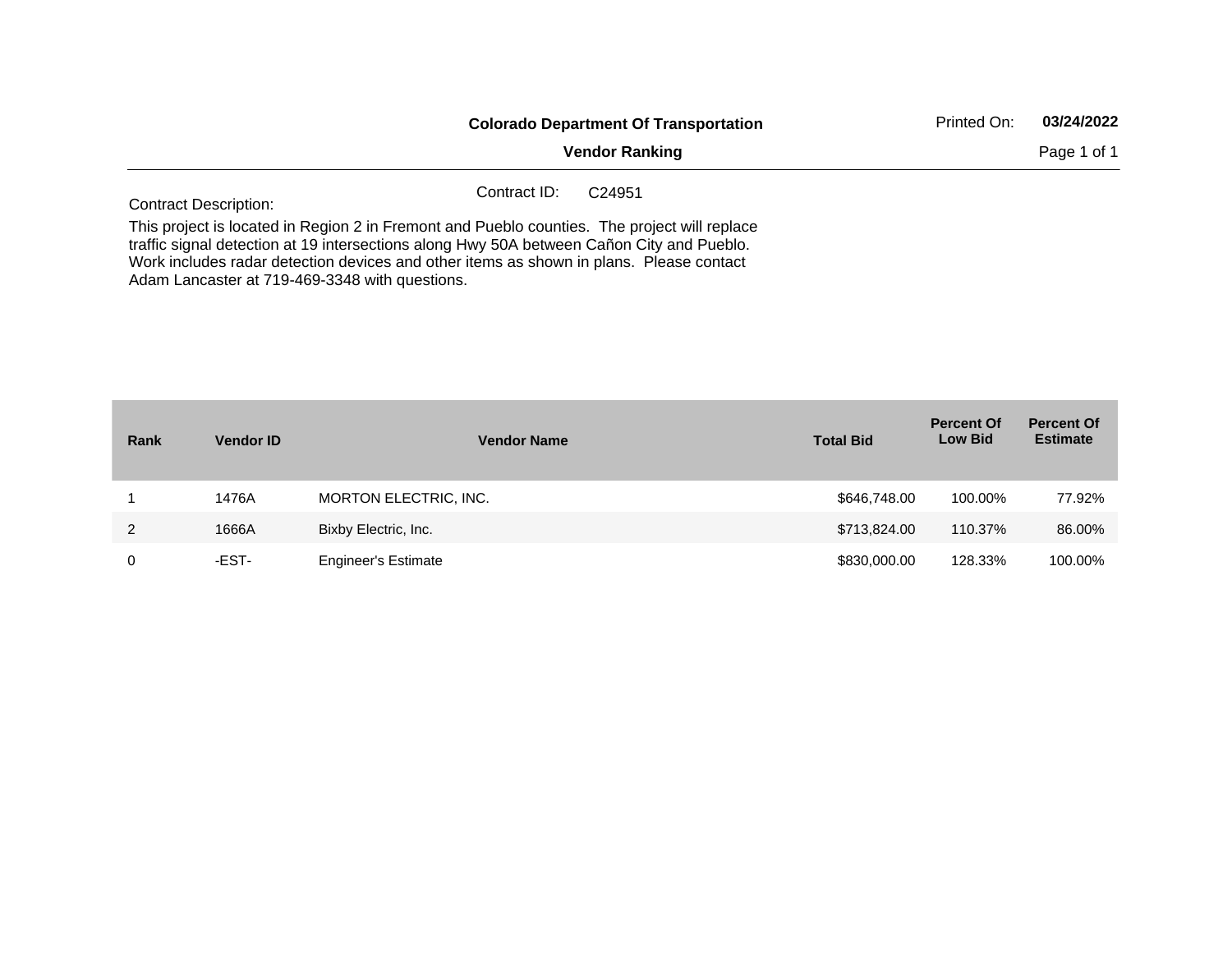| <b>Tabulation of Bids</b> |  |
|---------------------------|--|

|                  |                                                     | Contract ID: | C24951     |                                           |                     |                                              |               |                                          |               |
|------------------|-----------------------------------------------------|--------------|------------|-------------------------------------------|---------------------|----------------------------------------------|---------------|------------------------------------------|---------------|
|                  |                                                     |              |            | $(0)$ -EST-<br><b>Engineer's Estimate</b> |                     | (1) 1476A<br><b>MORTON ELECTRIC,</b><br>INC. |               | (2) 1666A<br><b>Bixby Electric, Inc.</b> |               |
| <b>Item Code</b> | <b>Description</b>                                  | Quantity     |            | <b>Unit Price</b>                         | <b>Amount</b>       | <b>Unit Price</b>                            | <b>Amount</b> | <b>Unit Price</b>                        | <b>Amount</b> |
| <b>SECTION:</b>  | 0001<br><b>BID ITEMS</b>                            |              |            |                                           |                     |                                              | LCC:          |                                          |               |
| 202-00827        | <b>Removal of Pull Box</b>                          | 2.000 EACH   |            | 320.00000                                 | 640.00              | 500.00000                                    | 1,000.00      | 180.00000                                | 360.00        |
| 202-00887        | Removal of Radar Detection System                   | 42.000 EACH  |            | 500.00000                                 | 21,000.00           | 440.00000 18,480.00                          |               | 120.00000                                | 5,040.00      |
|                  | 202-00888 Removal of Video Detection System         | 75.000 EACH  |            |                                           | 600.00000 45,000.00 | 440.00000 33,000.00                          |               | 150.00000 11,250.00                      |               |
|                  | 208-00045 Concrete Washout Structure                | 1.000 EACH   |            | 1,500.00000                               | 1,500.00            | 250.00000                                    | 250.00        | 910.00000                                | 910.00        |
|                  | 210-00827 Reset Pull Box                            | 1.000 EACH   |            | 2,000.00000                               | 2,000.00            | 780.00000                                    | 780.00        | 1,710.00000                              | 1,710.00      |
| 212-00050 Sod    |                                                     | 10.000       | <b>SF</b>  | 20.00000                                  | 200.00              | 25.00000                                     | 250.00        | 30.00000                                 | 300.00        |
|                  | 613-07003 Type Three Pull Box                       | 2.000 EACH   |            | 1,400.00000                               | 2,800.00            | 2,600.00000                                  | 5,200.00      | 1,998.00000                              | 3,996.00      |
|                  | 614-72885 Traffic Signal Vehicle Detector (Special) | 38.000 EACH  |            | 14,500.00000 551,000.00                   |                     | 12,222.00000 464,436.00                      |               | 13,869.00000 527,022.00                  |               |
|                  | 626-00000 Mobilization                              | 1.000        | L SI       | 101,620.00000 101,620.00                  |                     | 61,000.00000 61,000.00                       |               | 71,360.00000 71,360.00                   |               |
|                  | 626-01114 Public Information Management (Tier IV)   | 35.000       | <b>DAY</b> | 80.00000                                  | 2,800.00            | 80.00000                                     | 2,800.00      | 109.00000                                | 3,815.00      |
|                  | 630-00007 Traffic Control Inspection                | 10.000       | <b>DAY</b> | 200.00000                                 | 2,000.00            | 308.00000                                    | 3,080.00      | 318.00000                                | 3,180.00      |
|                  | 630-00012 Traffic Control Management                | 25.000       | <b>DAY</b> | 1,200.00000                               | 30,000.00           | 1,045.00000                                  | 26,125.00     | 1,655.00000                              | 41,375.00     |
|                  | 630-80341 Construction Traffic Sign (Panel Size A)  | 20.000 EACH  |            | 40.00000                                  | 800.00              | 61.00000                                     | 1,220.00      | 57.00000                                 | 1,140.00      |
|                  | 630-80342 Construction Traffic Sign (Panel Size B)  | 30.000 EACH  |            | 60.00000                                  | 1,800.00            | 72.00000                                     | 2,160.00      | 70.00000                                 | 2,100.00      |
|                  | 630-80343 Construction Traffic Sign (Panel Size C)  | 8.000 EACH   |            | 80.00000                                  | 640.00              | 664.00000                                    | 5,312.00      | 82.00000                                 | 656.00        |
|                  | 630-80350 Vertical Panel                            | 40.000 EACH  |            | 30.00000                                  | 1,200.00            | 28.00000                                     | 1,120.00      | 70.00000                                 | 2,800.00      |
|                  |                                                     |              |            |                                           |                     |                                              |               |                                          |               |

Page 1 of 2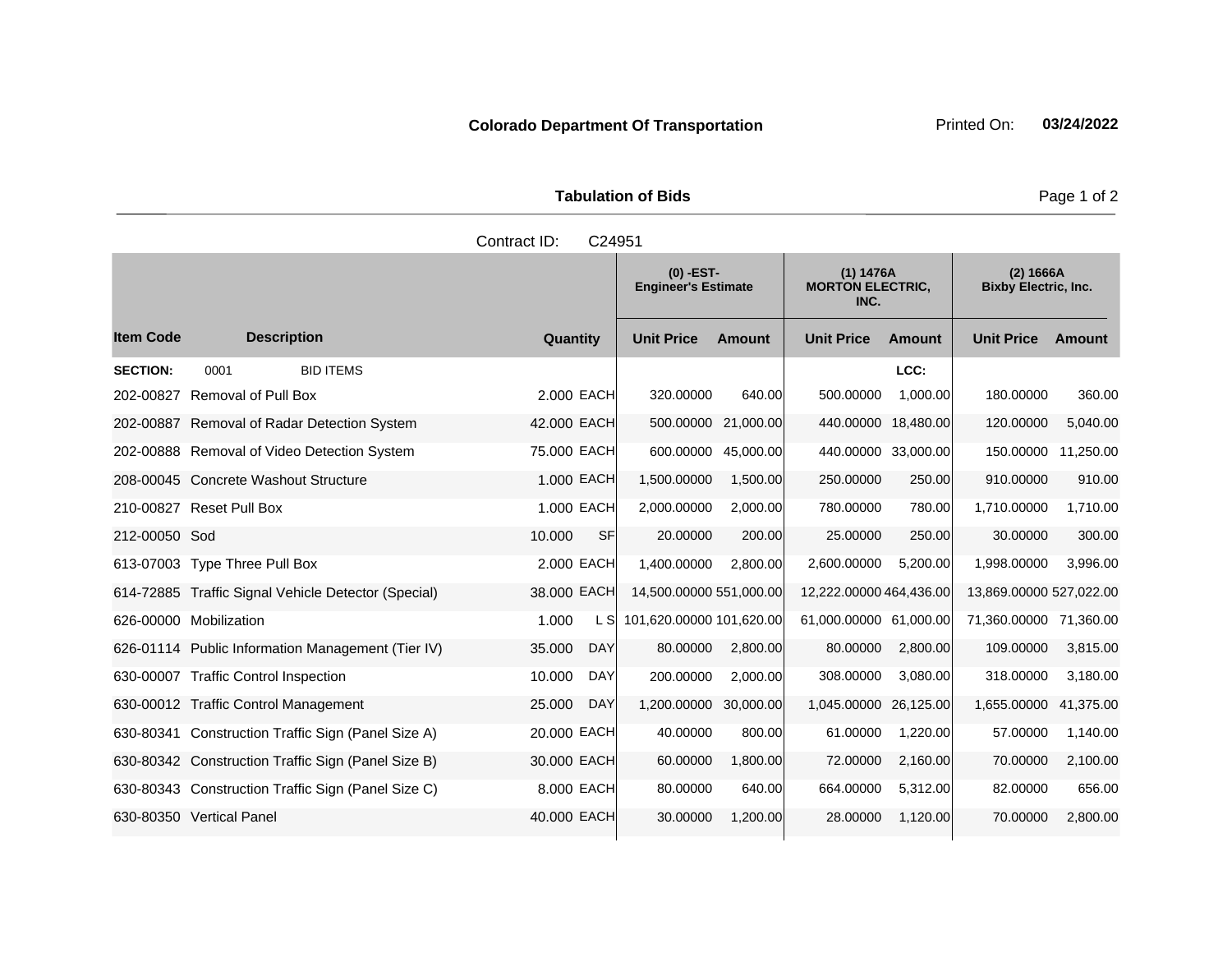| <b>Tabulation of Bids</b> | Page 2 of 2 |  |
|---------------------------|-------------|--|
| Contract ID: C24951       |             |  |
|                           |             |  |

a sa kacamatan ing Kabupatèn Kabupatèn Ing

|                        |                                                                |              |                        | $(0)$ -EST-<br><b>Engineer's Estimate</b> |                       | (1) 1476A<br><b>MORTON ELECTRIC.</b><br>INC. |                   | (2) 1666A<br><b>Bixby Electric, Inc.</b> |  |
|------------------------|----------------------------------------------------------------|--------------|------------------------|-------------------------------------------|-----------------------|----------------------------------------------|-------------------|------------------------------------------|--|
| <b>Item Code</b>       | <b>Description</b>                                             | Quantity     | <b>Unit Price</b>      | Amount                                    | <b>Unit Price</b>     | <b>Amount</b>                                | <b>Unit Price</b> | Amount                                   |  |
| <b>SECTION:</b>        | 0001<br><b>BID ITEMS</b>                                       |              |                        |                                           |                       | LCC:                                         |                   |                                          |  |
| 630-80358              | Advance Warning Flashing or Sequencing<br>Arrow Panel (C Type) | 3.000 EACH   | 1.000.00000            | 3,000.00                                  | 495.00000             | 1,485.00                                     | 1.820.00000       | 5,460.00                                 |  |
| 630-80380              | Traffic Cone                                                   | 250.000 EACH | 8.00000                | 2,000.00                                  | 19.00000              | 4,750.00                                     | 19.00000          | 4,750.00                                 |  |
|                        | 630-85020 Mobile Attenuator                                    | 2.000 EACH   | 30,000.00000 60,000.00 |                                           | 7,150.00000 14,300.00 |                                              | 13,300.00000      | 26,600.00                                |  |
| <b>Section Totals:</b> |                                                                | \$830,000,00 |                        | \$646,748,00                              |                       | \$713,824.00                                 |                   |                                          |  |
|                        | <b>Contract Grand Totals</b>                                   |              | \$830,000.00           |                                           | \$646,748.00          |                                              | \$713,824.00      |                                          |  |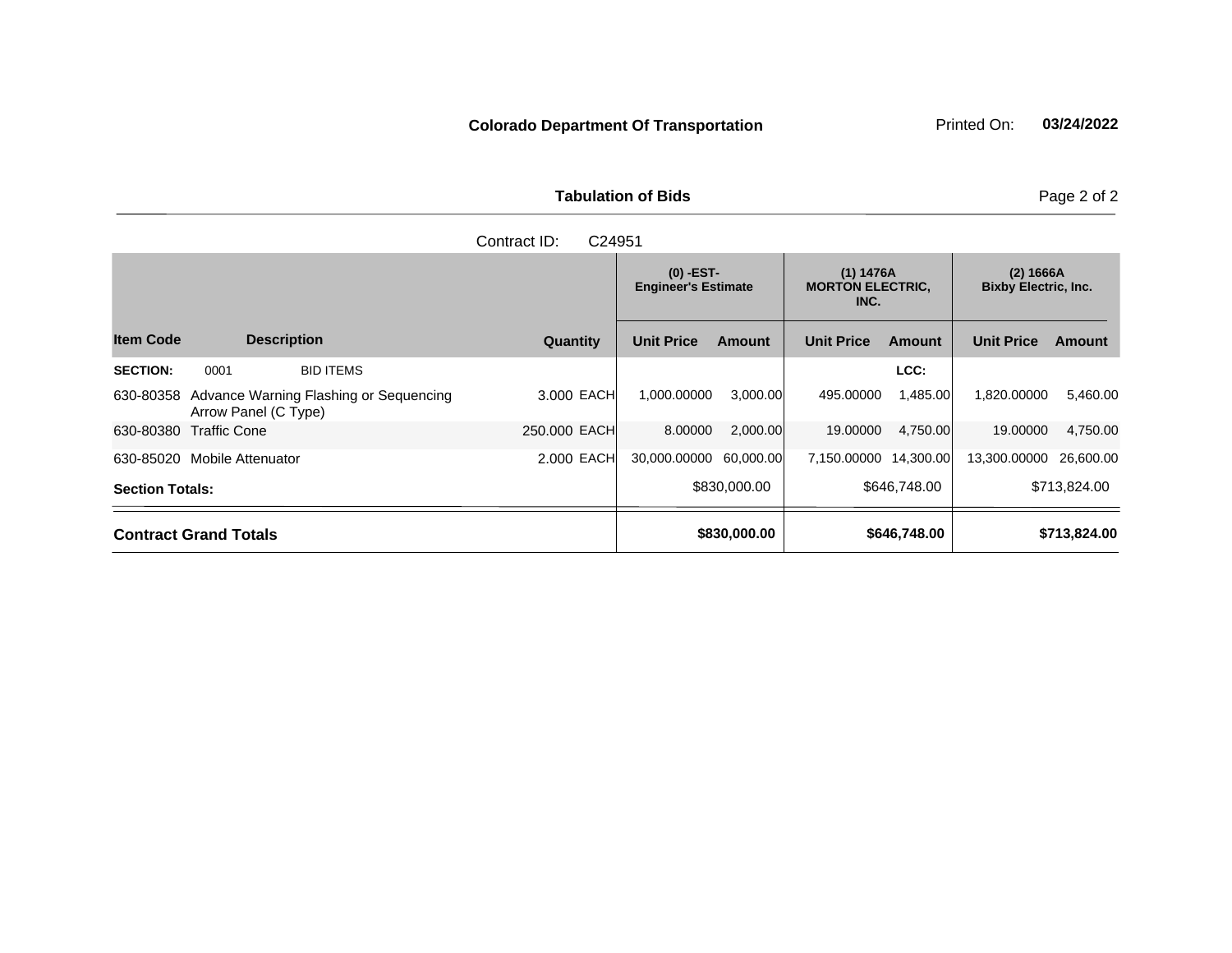**Low Bid Item Analysis Page 1 of 2** 

Contract ID: C24951

| Line            | Item/<br>Description                           | Quantity                                            | Estimated<br>Price | Bid Price/<br>Units         | Estimated<br>Amount | <b>Bid Amount</b> | <b>Bid Est</b><br>% | Overrun (+)<br>Underrun (-) |
|-----------------|------------------------------------------------|-----------------------------------------------------|--------------------|-----------------------------|---------------------|-------------------|---------------------|-----------------------------|
| <b>SECTION:</b> | 0001                                           | <b>BID ITEMS</b>                                    |                    |                             |                     |                   |                     |                             |
| 0005            | 202-00827<br><b>Removal of Pull Box</b>        | 2.000                                               | 320.00000          | 500.00000<br><b>EACH</b>    | 640.00              | 1,000.00          | 156.25%             | 360.00                      |
| 0010            | 202-00887                                      | 42.000<br>Removal of Radar Detection System         | 500.00000          | 440.00000<br><b>EACH</b>    | 21,000.00           | 18,480.00         | 88.00%              | $-2,520.00$                 |
| 0015            | 202-00888                                      | 75.000<br>Removal of Video Detection System         | 600.00000          | 440.00000<br><b>EACH</b>    | 45,000.00           | 33,000.00         | 73.33%              | $-12,000.00$                |
| 0020            | 208-00045<br><b>Concrete Washout Structure</b> | 1.000                                               | 1,500.00000        | 250.00000<br><b>EACH</b>    | 1,500.00            | 250.00            | 16.67%              | $-1,250.00$                 |
| 0025            | 210-00827<br><b>Reset Pull Box</b>             | 1.000                                               | 2,000.00000        | 780.00000<br><b>EACH</b>    | 2,000.00            | 780.00            | 39.00%              | $-1,220.00$                 |
| 0030            | 212-00050<br>Sod                               | 10.000                                              | 20.00000           | 25.00000<br><b>SF</b>       | 200.00              | 250.00            | 125.00%             | 50.00                       |
| 0035            | 613-07003<br><b>Type Three Pull Box</b>        | 2.000                                               | 1,400.00000        | 2,600.00000<br><b>EACH</b>  | 2,800.00            | 5,200.00          | 185.71%             | 2,400.00                    |
| 0040            | 614-72885                                      | 38.000<br>Traffic Signal Vehicle Detector (Special) | 14,500.00000       | 12,222.00000<br><b>EACH</b> | 551,000.00          | 464,436.00        | 84.29%              | $-86,564.00$                |
| 0045            | 626-00000<br>Mobilization                      | 1.000                                               | 101,620.00000      | 61,000.00000<br><b>LS</b>   | 101,620.00          | 61,000.00         | 60.03%              | $-40,620.00$                |
| 0050            | 626-01114                                      | 35.000<br>Public Information Management (Tier IV)   | 80.00000           | 80.00000<br><b>DAY</b>      | 2,800.00            | 2,800.00          | 100.00%             | 0.00                        |
| 0055            | 630-00007<br><b>Traffic Control Inspection</b> | 10.000                                              | 200.00000          | 308.00000<br><b>DAY</b>     | 2,000.00            | 3,080.00          | 154.00%             | 1,080.00                    |
| 0060            | 630-00012<br><b>Traffic Control Management</b> | 25,000                                              | 1,200.00000        | 1,045.00000<br><b>DAY</b>   | 30,000.00           | 26,125.00         | 87.08%              | $-3,875.00$                 |